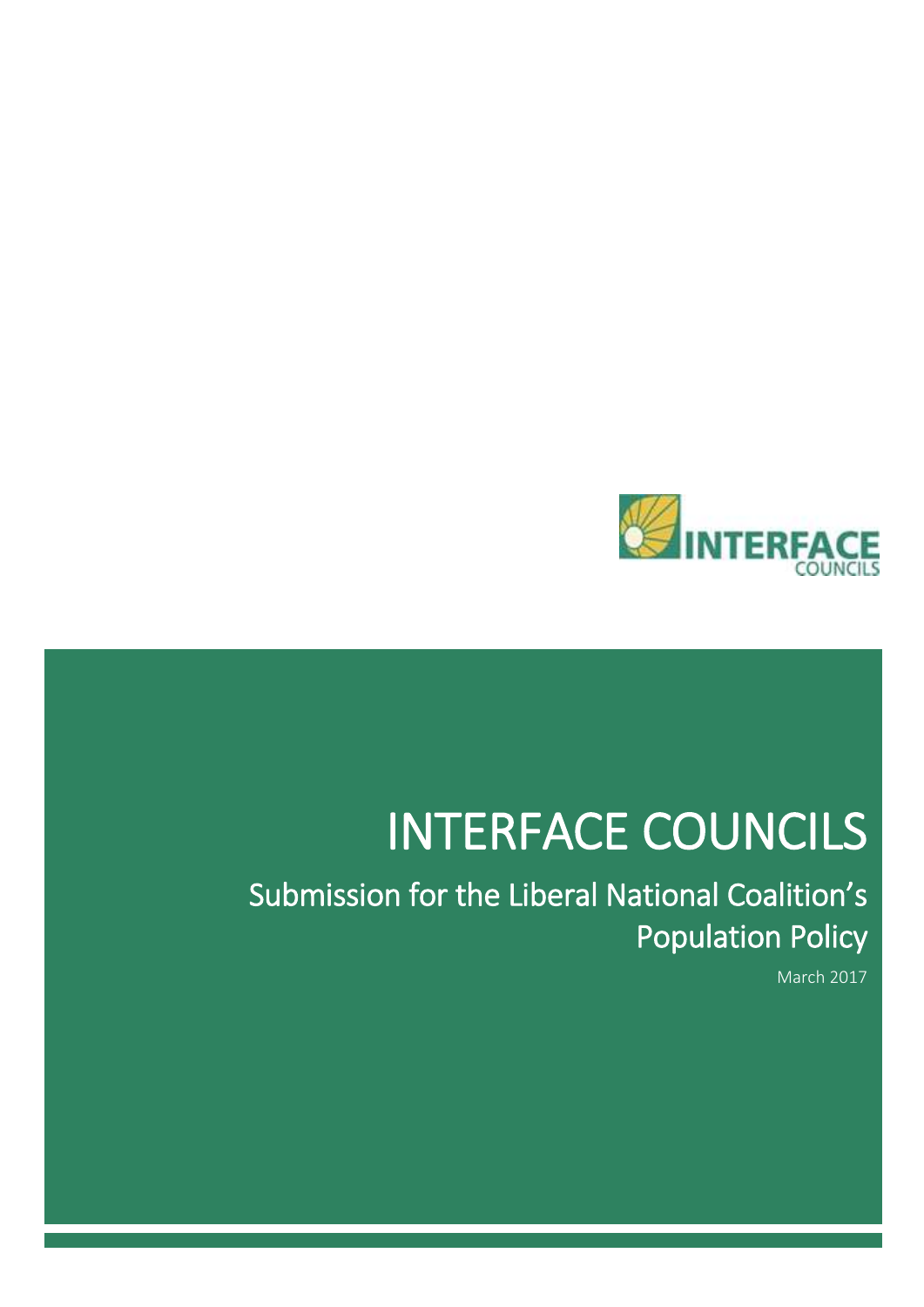### **CONTENTS**

| 3. |  |  |  |  |  |
|----|--|--|--|--|--|
| 4. |  |  |  |  |  |
| 5. |  |  |  |  |  |
| 6. |  |  |  |  |  |
|    |  |  |  |  |  |
|    |  |  |  |  |  |
|    |  |  |  |  |  |

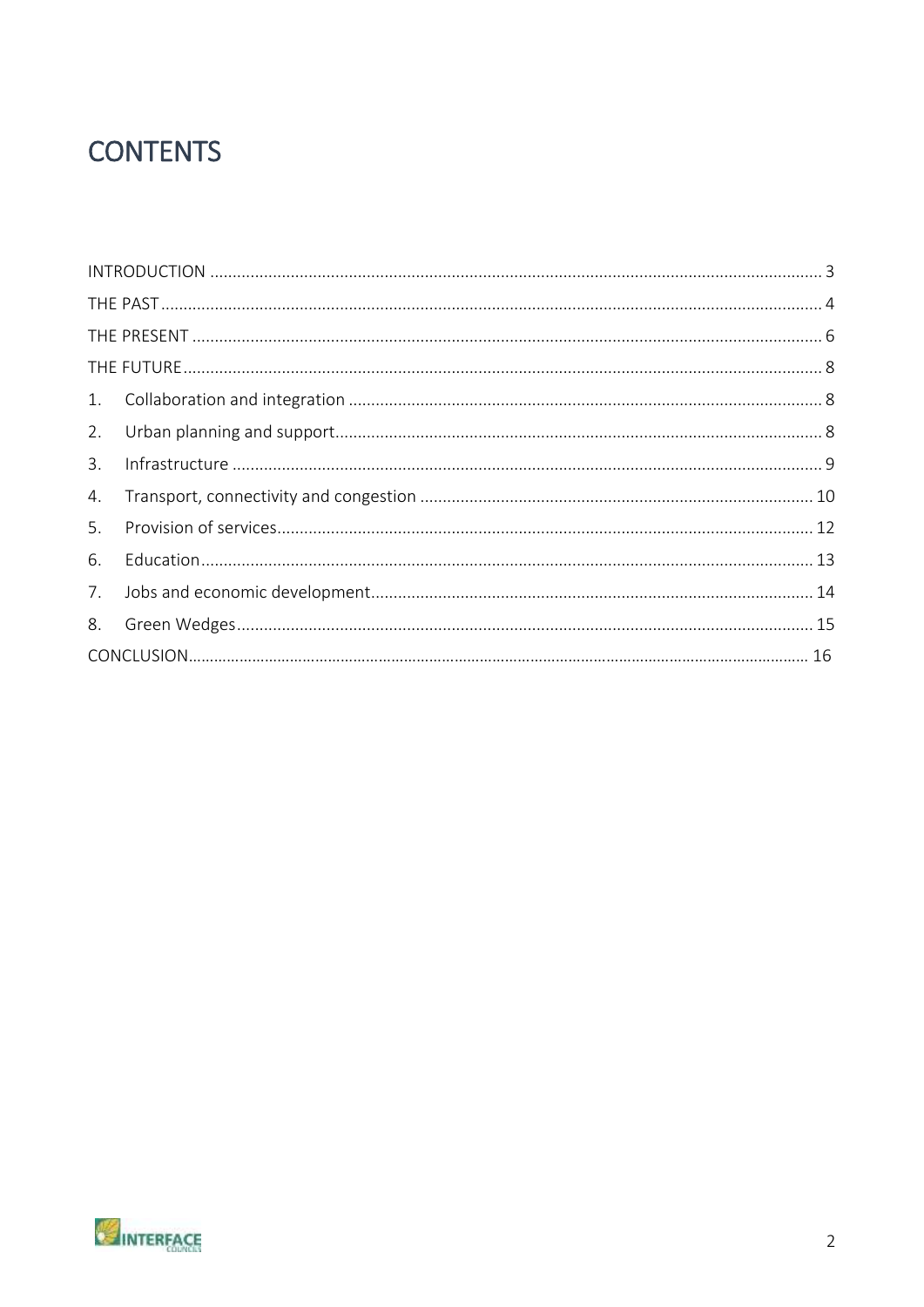# <span id="page-2-0"></span>INTRODUCTION

The interface region<sup>1</sup> is home to over 1.3 million people and is currently facing unprecedented growth. It represents seven growth areas and 10 councils that collectively manage 90 percent of green wedges, some of Melbourne's most important assets in terms of biodiversity, sustainability, agricultural productivity and economic development.

During the last ten years, population growth in interface areas has significantly exceeded the State average, accounting for over half of the population growth occurring in Melbourne and nearly half of the entire State's population growth.

Despite the urban growth that has and continues to occur, government policy and expenditure has failed to ensure the provision of essential infrastructure and services to keep pace with this population growth. This has left residents in interface areas living without access to the same relative level of services and infrastructure as people living closer to Melbourne or people living in regional cities. Moreover, it has compounded a level of disadvantage on Melbourne's fringe that is not conducive to the claim that Victoria is the most liveable state in Australia, nor that Melbourne is one of the most liveable cities in the world.

Interface Councils commend the Liberal National Coalition on recognising the need for a population policy to address the enormous growth Victoria continues to face. While the proceeding point may be an obvious one, history would suggest that it has not been understood by governments; it is absolutely imperative that any policy aimed at addressing population growth sufficiently acknowledges where the growth is *actually* occurring. Furthermore, it must:

- act on the need for forward planning and early delivery;
- recognise the growing pressures associated with the management and maintenance of infrastructure to ensure it is fit-for-purpose and;
- drive a whole of government approach to responding to growth and capitalising on the enormous opportunities that exist in Melbourne's outer suburbs, to increase access to local jobs and services and boost the State's overall economic and social outcomes.

The following submission outlines a number of issues and solutions that Interface Councils strongly believe should be recognised in a population policy. Interface Councils thanks the Coalition for the opportunity to provide input.

 $<sup>1</sup>$  Interface Councils is a group of ten municipalities that form a ring around metropolitan Melbourne, comprising Cardinia Shire</sup> Council, City of Casey, Hume City Council, Melton City Council, Mitchell Shire Council, Mornington Peninsula Shire Council, Nillumbik Shire Council, City of Whittlesea, Wyndham City Council and Yarra Ranges Shire Council.

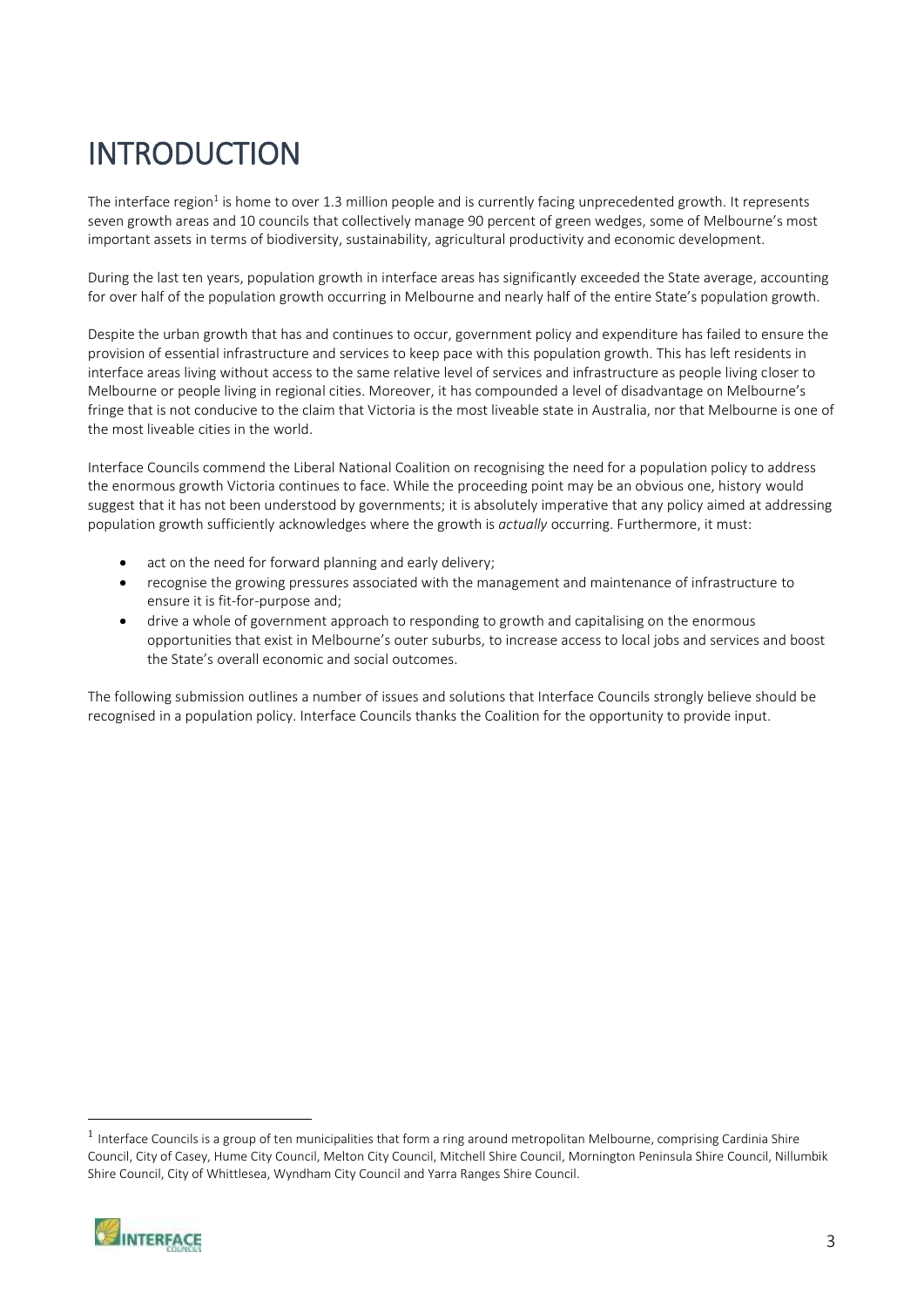## <span id="page-3-0"></span>THE PAST

Living on the fringe of Melbourne has long been an attractive option for many new Victorians, as well as those long-term Victorians looking for a change. The outer suburbs of Melbourne offer the promise of more space, more affordable housing and an opportunity for a hybrid of both urban and rural living.

As highlighted in the *One Melbourne or Two* report (Essential Economics, 2012*),* from 2001 to 2010, Melbourne experienced a significant population boom that saw more than 600 thousand people move to the city, 6 in 10 of which settled on the city's fringe.

*Table 1.1:Historic Population Trends, Selected Locations 2001 to 2010*

|                                                                                                        | 2001      | 2005      | 2010      | Change<br>2001-10 | <b>AAGR</b><br>2001-10 |
|--------------------------------------------------------------------------------------------------------|-----------|-----------|-----------|-------------------|------------------------|
| Interface Councils                                                                                     | 986.810   | 1.112.640 | 1.319.470 | +332.660          | $+3.3%$                |
| Metropolitan Melbourne (excluding Interface Councils)                                                  | 2.513.220 | 2.599.600 | 2.792.610 | +279.390          | $+1.2%$                |
| Melbourne Statistical Division                                                                         | 3.471.630 | 3.680.610 | 4.077.040 | $+605.410$        | $+1.8%$                |
| المستحقق والمعاملة والمتحدث والمتار المارين والمتحدث والمستحدث<br><b>STATE OF BUILDING</b><br>$\cdots$ |           |           |           |                   |                        |

Source:ABS Regional Population Growth, Australia, Cat. No. 3218.0 \*Note - AAGR - Annual Average Growth Rate. Figures rounded

The enormous influx of new residents to Melbourne's outer suburbs comprised a high number of young families as well as a large portion of culturally and linguistically diverse communities, attracted to the opportunity of home ownership and affordable rental properties. These were cohorts which displayed lower than average social and economic well-being, as per indicators such as SEIFA and VAMPIRE.

Government foresight for the immense growth and change in demographics that occurred over this period, despite forecasting, was inadequate. Understanding a large focus of any government is to deliver on the immediate needs of the State, history would tell us that without appropriate forward planning for future pressures, the cost and complexity of ensuring communities are liveable, increases significantly.

The lack of forward planning, has also been compounded by a significant imbalance in the allocation of funding with respect to population growth, in other words 'the immediate needs'. Figure 2 demonstrates the historical nature of this trend.



**Figure 2 -** Percentage Share of Population Growth (2013-16) v Percentage Allocated Funding (TEI), By Geographical Region

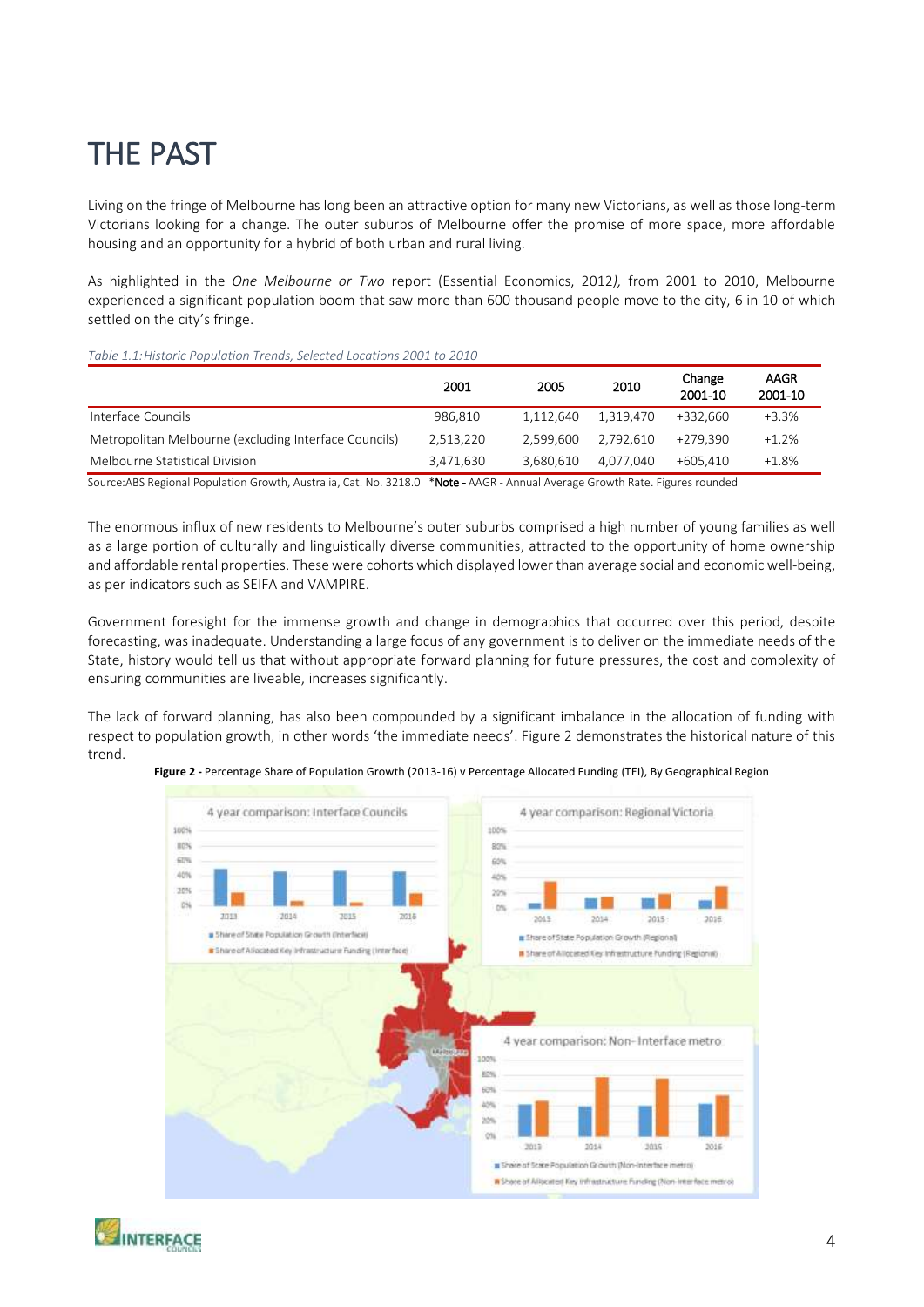As identified by the *One Melbourne or Two report<sup>2</sup>*, the failure to see what was coming and respond to it once it had arrived, resulted in a \$9.5 billion gap in infrastructure and services and a concerning level of disadvantage in interface areas. The socio-economic profiling and benchmarking analysis in *One Melbourne or Two* clearly articulates this disadvantage, showing that in comparison to metropolitan Melbourne averages, Interface areas are characterised by:

- 1. Relatively high level of socio-economic disadvantage, as highlighted through SEIFA and VAMPIRE
- 2. Relatively low average incomes
- 3. Relatively low educational outcomes
- 4. Evidence of poorer health outcomes
- 5. Relatively high level of youth disengagement with regard to higher education and workforce participation
- 6. Significant deficits in the provision of local employment opportunities
- 7. Relatively low provision of professional jobs
- 8. Relatively high unemployment rates
- 9. Relatively low provision of higher order services (hospitals, TAFEs, Courts etc.)
- 10. Relatively low provision of arts and cultural services (libraries, arts centres etc.)
- 11. Poor provision of public transport options
- 12. Heavy reliance on vehicle-based travel

As Victoria's population has continued to expand and change, a key objective of governments has been to ensure liveability across the State. A widely accepted definition of liveability in Victoria comes from the Victorian Competition and Efficiency Commission (VCEC) in its 2008 report*, A State of Liveability: An Inquiry into Enhancing Victoria's Liveability*.

*Liveability reflects the wellbeing of a community and comprises the many characteristics that make a location a place where people want to live now and in the future (p10).* 

The specific characteristics of liveability outlined by VCEC include: community and economic strength, social and built infrastructure, amenity and place, environment and sustainability, citizenship and participation, leadership and good governance, and innovation.

The disadvantage indicators outlined above reflect the liveability challenges that have been created and compounded by past decision-making and policy. It has left communities without critical infrastructure and services, without access to local jobs and services, increased the amount of time spent in traffic and away from the family, and in many instances, it has overlooked key opportunities to boost the social and economic outcomes for more than 1.3 million local residents as well as the State.

Importantly, it is not just Interface Councils that have identified the liveability challenges created in the outer suburbs of Melbourne. They have also been highlighted by several Parliamentary reports, notably, by the Victorian Auditor General. *The Parliamentary Inquiry into Liveability Options in the Outer Suburbs (2012)* found:

- A significant lag in the provision of services, social infrastructure and physical infrastructure, particularly transport infrastructure in the form of roads and public transport
- A significant decline in housing affordability, which has had a disproportionate impact on residents of Melbourne's outer suburbs due to the relatively greater living costs that they face;
- The existence of pockets of relative socio-economic disadvantage, as well as reduced social participation and social cohesion due to the relative isolation of some outer suburban communities;
- A relative lack of access to parks and public open space, as well as to private open space; and
- Relatively poor access to medical, health and support services, as well as poorer health outcomes.

As always, history presents many learnings. The Coalition's Population Policy discussion paper highlights that: *"Ultimately, it is all about protecting our liveability well into the future" (page 20.)* To do this, it is critical that any population policy utilises the advantages of hindsight and sufficiently acknowledges and addresses the challenges created by past oversights, puts measures in place to prevent them from occurring again and ensures there is a robust framework that responds to and preempts the realities of current and future population growth.

<sup>2</sup> *One Melbourne or Two: Implications of Population Growth for Infrastructure and Services in Interface areas-* Essential Economics, 2013

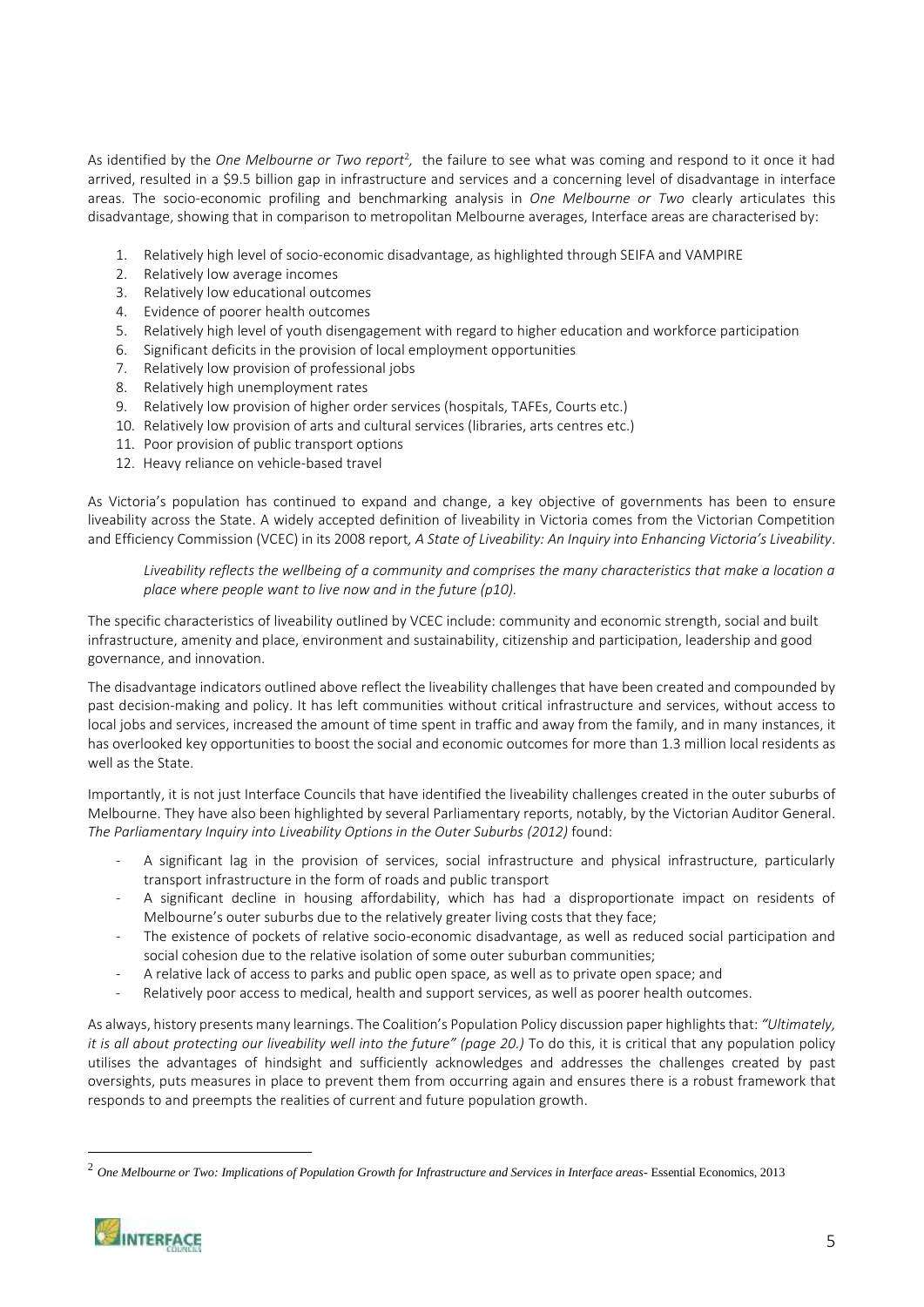## <span id="page-5-0"></span>THE PRESENT

Today, the population growth occurring in Interface areas is increasing while the underinvestment in infrastructure and services, and the liveability challenges and disadvantage indicators remain. However, now there not only large numbers of young families and culturally diverse backgrounds living and moving to Melbourne's outer suburbs, but a rapidly expanding aged population and, high levels of disengaged youth, many whom have grown up in and been impacted by the disadvantaged circumstances highlighted above.

These demographics reflect high-need communities who have a greater dependence on infrastructure and services in their local area. Failure to address the implications of the past, and adequately invest in jobs, services and infrastructure will continue to compromise outcomes for these residents and place and exacerbate the financial implications for governments even further.

When combined with the horizontal spread of population growth, the challenges of ensuring liveability have intensified. It requires all levels of government to service not only higher demand, but far greater geographical distances.

#### Funding context

While the 2016/17 Interface Councils Budget Scorecard<sup>3</sup> identifies there are state funding improvements now occurring with regard to new capital investment in interface areas, including \$1,914 million for key infrastructure which is above the \$1,831 million required for the next four years, it does not balance out against under investment in previous budgets. The estimated \$83 million 'surplus' in the 2016/17 budget compares to estimated shortfalls of \$920 million in 2015/16, \$810 million in the 2014/15 budget, \$895 million in 2013/14 and \$955 million in 2012/13. In effect, the four-year funding allocations in the 2016/17 budget enable Interface Councils to start to 'close the gap' created by cumulative funding deficits generated during previous years.

Furthermore, Interface Council areas are still not receiving funding allocation proportionate to population growth. The 2016/17 scorecard highlights that despite accommodating 46 per cent of the State's population growth, Interface areas received only 17 percent of Total Estimated Investment.

This signifies there are still fundamental issues in the way the delivery of infrastructure and services across Victoria are prioritised. To date, the impact of the imbalance in proportionate funding with respect to population growth remains entrenched in interface communities. Not only do the levels of disadvantage remain higher than average, but economic indicators continue to show high unemployment rates, low levels of non-domestic building investment (commercial, industrial, hospital/healthcare, public buildings etc.), and low economic output (GSP).

Interface Councils acknowledges the fiscal environment for all levels of government is tight. However, without a greater emphasis on needs-based analysis, it does not see how population growth can be managed in way that ensures all Victorians are afforded an equal quality of life. It is important to note, the key beneficiaries of any investment in Interface areas are not just the communities that live in the area; if the level of service and infrastructure capacity can be increased there will also be enormous productivity and serviceability gains for all people living in Victoria. Furthermore, it will start to address the ever-looming pressures on Victorian State Government budgets and go a long way in mitigating the increased long-term social costs associated with in inaction.

#### The concept of regionalisation

Interface Councils understand the logic behind providing appropriate policy and funding to boost the attractiveness of regional areas in Victoria, as a place to settle for new Victorians. Like all areas in Victoria, appropriate support should be provided to ensure they can be as productive and liveable as possible.

However, Interface Councils would like to stress that despite a number of initiatives undertaken by many levels of government, for example the establishment of Regional Development Victoria, as well as increased investment in regional

<sup>&</sup>lt;sup>3</sup> Interface Councils Budget Scorecards 2013-2016 can be provided on request

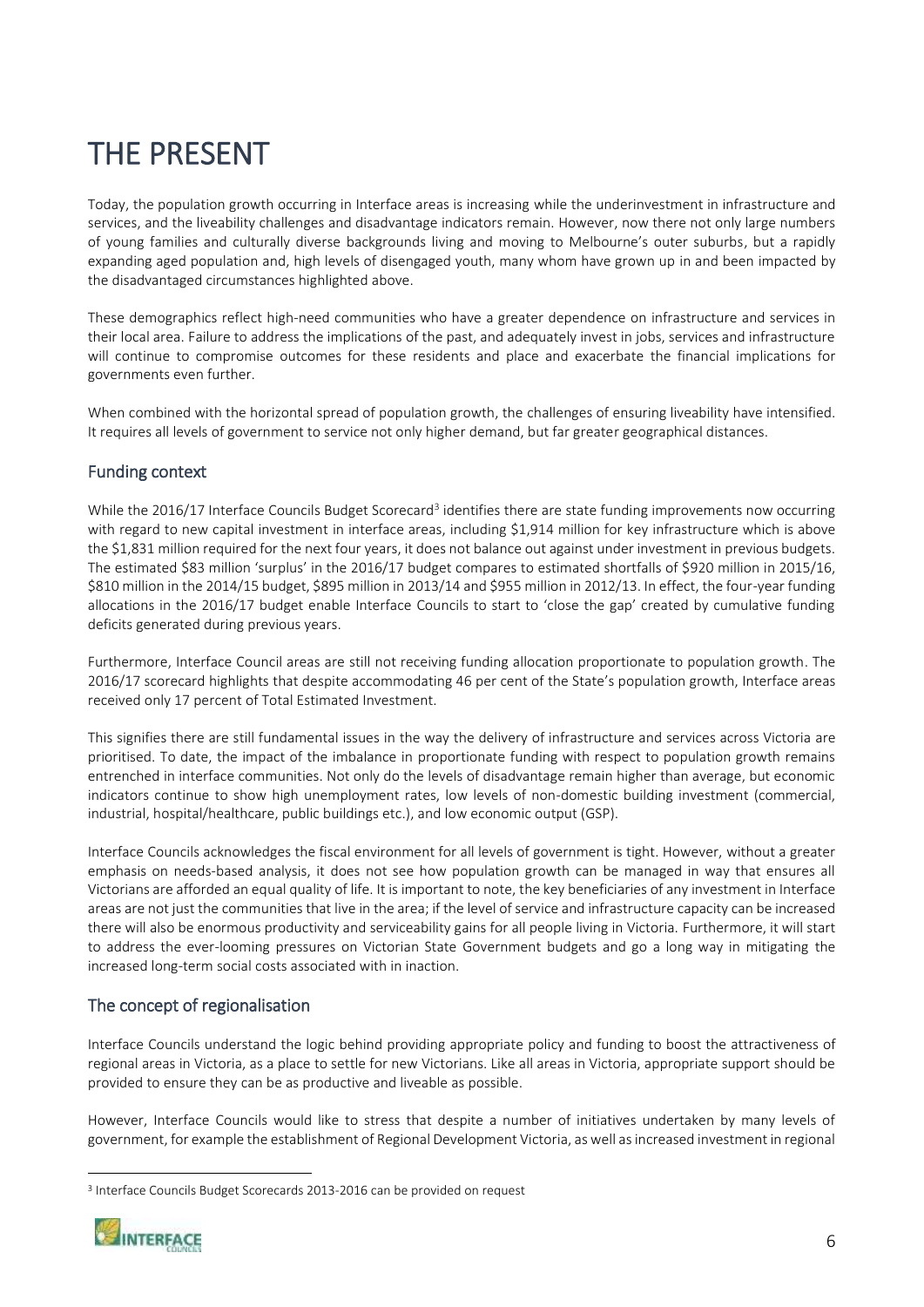areas such as the State's \$1 billion Regional Growth Fund and the Federal Governments Building Better Regions Fund (formerly the National Stronger Regions Fund), residents continue to choose metropolitan Melbourne as their place of residence and more specifically, almost 50 percent are choosing the outer suburbs.

While the need to identify innovative solutions to ease the pressure on inner and outer metropolitan areas, is acknowledged, Interface Councils emphasise that as governments endeavour to do this, they cannot ignore the current realities. Any population policy must speak to the current trend, and recognise the validity of future projections regardless of the objectives to change these trends in the future.

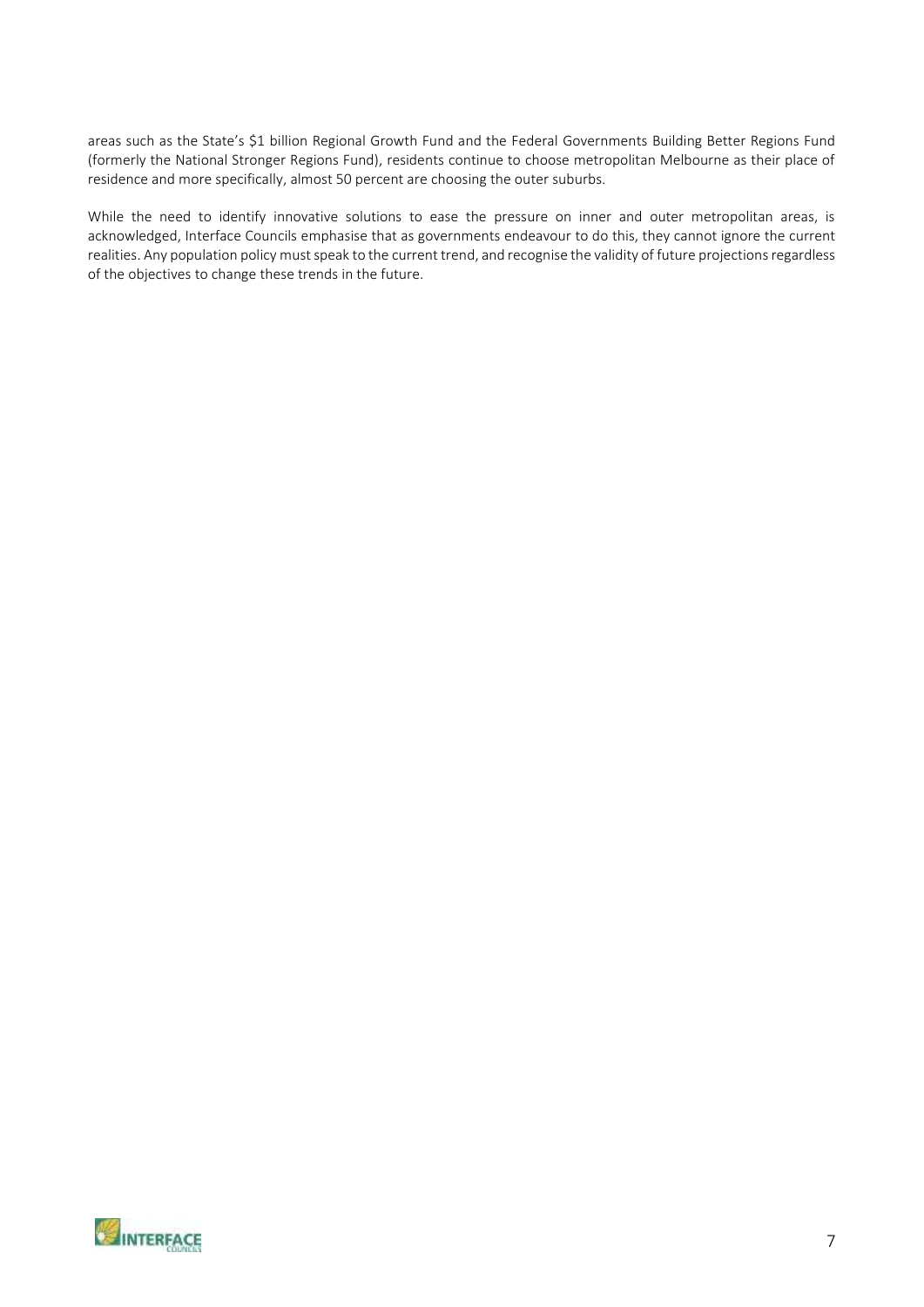## <span id="page-7-0"></span>THE FUTURE

The Hon Matthew Guy notes in his opening of the Population Policy discussion paper that the Coalition's Population Policy is about "keeping Victoria the magnificent place that it is."

Interface Councils supports this goal and has been doing everything it can to ensure that the municipalities on Melbourne's fringe reflect this assessment of the State. However, given the magnitude of the issues facing the outer suburbs, there are several priority areas that require critical attention from state governments to ensure we can address the challenges that could compromise this.

The priorities outlined below encompass the issues as well as potential solutions that can be implemented moving forward. Many of the issues identified are part of a complex interplay of factors that are contributing to the broader liveability challenges in interface areas. Several of them depend on each other to deliver the positive outcomes they offer and it is for this reason, that a whole-of-government approach to population growth is needed now, more than ever.

#### <span id="page-7-1"></span>1. Collaboration and integration

Interface Councils is committed to working with all levels of government, and strongly supports a whole of government approach to managing and responding to growth, as identified by the Coalition's discussion paper. Interface Councils has established several partnerships with state government departments and agencies over recent years which have resulted in some great outcomes including the collocation of facilities and alignment on arterial road priorities. Interface Councils believes that the partnerships it currently has, reflect a genuine and growing commitment to this approach across the sector and, a significant opportunity to capitalise on this commitment. However, governments of the day must ensure the following are at the core of this approach for it to be truly effective:

- All agencies, departments and levels of government have access to and can share data inform robust analysis, planning and decision-making.
- Longer-term planning cycles (four to eight years) are adopted to ensure all agencies, departments and levels of government can appropriately plan and budget for the most effective and efficient responses.
- Early delivery of infrastructure and services to avoid social isolation and disadvantage.
- Recognition of the need to prioritise the maintenance and renewal of existing infrastructure to cater for increased demand and changing demographics.
- A high level of accountability with adequate and independent resources allocated to govern this accountability.

#### <span id="page-7-2"></span>2. Urban planning and support

Over the years, governments have established mechanisms to assist with planning for the needs of new communities. The Precinct Structure Plan (PSP) process is currently the primary method of planning for growth to address the needs of future communities. However, funding to implement these plans is primarily dependent on local government revenue, Developer Contribution Plans (DCPs) and adhoc state and federal government grants.

When a PSP is approved by the Department and the Minister, it allows development to occur. While a precinct becomes populated, the developers' contribution and council investment does not cover the amount required to construct all the essential infrastructure, resulting in unfunded liabilities. It is estimated that collectively; the growth areas are facing unfunded liabilities of more than \$1 billion for existing, approved PSPs. This will be compounded in the future by the recent changes to DCP legislations that resulted in a reduction in share of infrastructure costs covered by DCPs.

While planning is absolutely key to managing, and responding to population growth, funding is perhaps the most critical, as the best laid plans are only as good as the money that ensures they can be delivered. Any population policy must address current liabilities and seek to establish a strategy for ensuring future liabilities are minimised as much as possible.

Out-of-sequence development is another key issue with the current PSP system. Despite PSPs encouraging development to occur in a sequential manner, there is no preferred sequence of land release in the PSP's. Growth area councils have very limited influence on approaches to sequencing and the delivery timeframes for infrastructure funded through

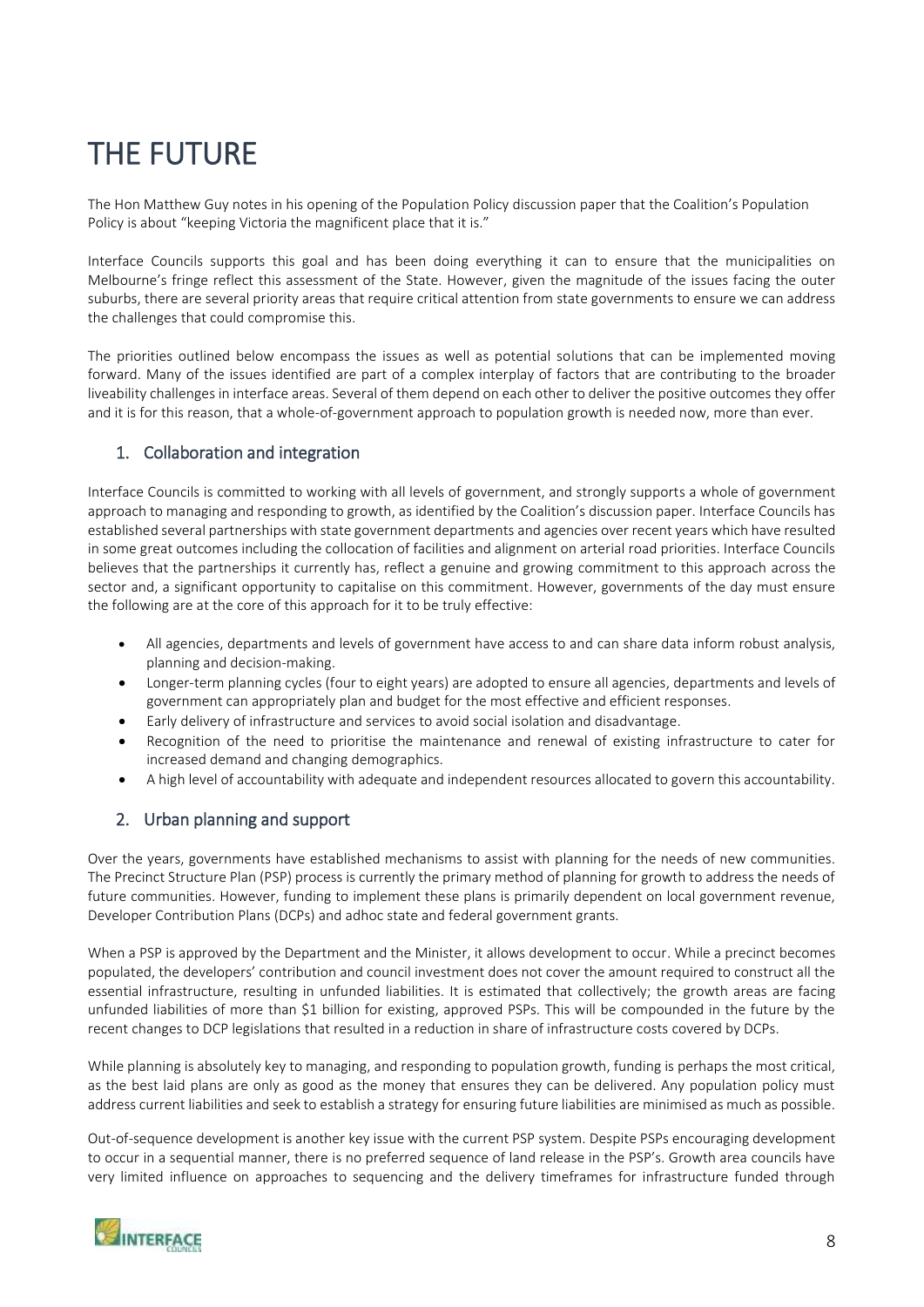Developer Contribution Plans, however they play a primary role in managing and funding the impact of short and long term consequences that result from disparate and unstructured development and provision of state infrastructure such as schools.

In addition, review and improvement of land use planning processes for Interface areas from the time of designation to the delivery of required physical infrastructure, social infrastructure and health, social and community services, is required. It is important that this integrated planning is sustained to include community development and community strengthening activities for the first ten to twenty years of the life of a new community.

#### <span id="page-8-0"></span>3. Infrastructure

For many years, Interface Councils have been advocating strongly for the provision of essential local infrastructure, with particular focus on community infrastructure due to the enormous back log.

In the lead up to the 2014 election, Interface Councils advocated for a dedicated fund to help bridge the gap in community infrastructure in Melbourne's outer suburbs, as well as increased funding for other significant improvements including to roads, public transport, education and green wedges.

Interface Councils was pleased to see the Coalition make a number of election commitments that would address many of these areas. Notably, the commitment to a \$120 million infrastructure fund for interface areas. We applaud the Coalition for being the first to recognise the need for a dedicated fund for outer metropolitan Melbourne, and the support it has shown for the outcomes of Growing Suburbs Fund to date. This is a fund that has had an immense impact on improving access to childcare, community and recreation facilities. In just two years, it has provided more than 70 projects with funding support, enabling them to be delivered years earlier than previously possible and subsequently increasing the social support, participation and community strength that interface areas are urgently require.

The commitment from both sides of politics provided Interface Councils with some confidence that the needs of outer suburban communities were starting to be recognised.

While the \$100 million investment in community infrastructure provided to date is a positive step, it is a small step in what is a long way to bridging the gap in critical infrastructure and services in interface areas. Table 1 outlines that almost \$650 million is required to deliver the necessary capital community and recreational projects over the next four years.

|                                   | 2015/16     | 2016/17     | 2017/18     | 2018/19       |
|-----------------------------------|-------------|-------------|-------------|---------------|
|                                   | Net Cost \$ | Net Cost \$ | Net Cost \$ | Net Cost \$   |
| <b>Recreational Facilities</b>    | 128,906,000 | 101,317,435 | 77,773,300  | 53,553,250    |
| <b>Community Centres</b>          | 116,461,125 | 41,166,125  | 31,360,000  | 42,080,000    |
| Children's Facility               | 14,308,229  | 14,493,813  | 15,058,243  | 7,733,583     |
| All Facilities Annual Total       | 259,675,354 | 156,977,373 | 124,191,543 | 103,366,833   |
| All Facilities 4 Year Grand Total |             |             |             | \$644,211,103 |

#### *Table 1- 4-Year Capital and Community and recreational Projects (2015/16 to 2018/19)*

During the past four years Interface Councils, has developed an annual community infrastructure priority projects list (available on request) to demonstrate the extensive backlog and nature of urgently needed community infrastructure that can continue to be brought to fruition with appropriate government support. The 2016/17 list<sup>4</sup> demonstrated that combined with more than \$341 million in local government contributions, more than \$39 million from Federal Government and more than \$49 million from DCPs and the private sector, a State Government investment of \$100 million would leverage an estimated \$342 million worth of economic value and generate a substantial number of construction and ongoing jobs.

While Interface Councils is grateful for the funding that has been provided thus far, year on year commitments to funding have been challenging. It has provided Interface Councils with no certainty about the funding support that will be available

<sup>4</sup> Interface Councils Community infrastructure priority projects list can be provided on request

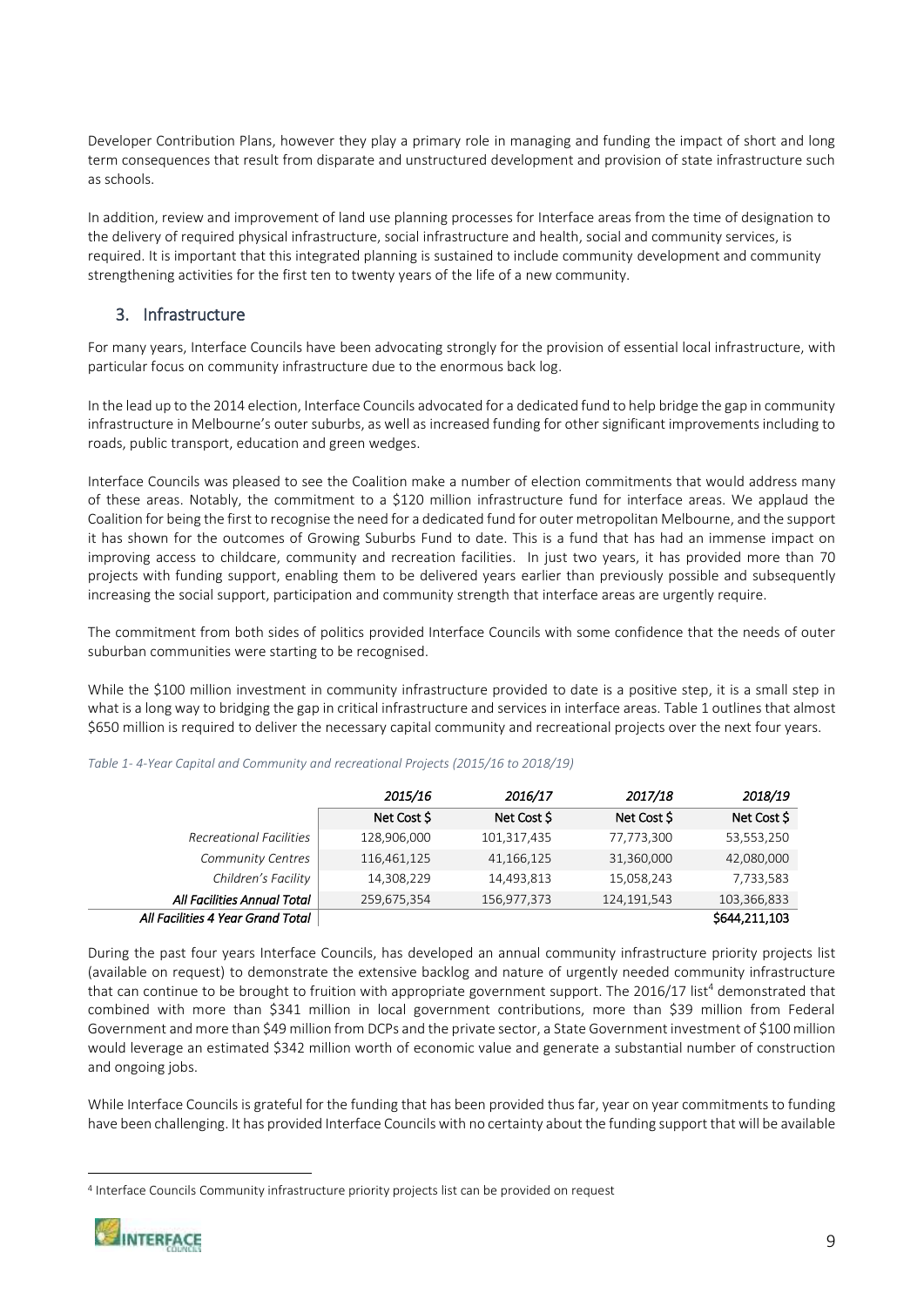in the future. This significantly restricts the ability to plan for the most effective and productive options that increase access to community facilities for as many residents as possible and, enable regional projects to be considered.

Community infrastructure is at the core of the liveability of both new and established communities. It supports healthy and vibrant communities through delivering and upgrading spaces for services to deliver social support, provides places for people to come together and promotes social and active participation.

The policy adopted by the Coalition in the lead up to the 2014 election was a positive step towards starting to address the pressures of population growth and change in Interface areas. Interface Councils strongly believes there is an imperative need for the Coalition's policy to reflect its commitment in 2014, by ensuring the Population Policy encompasses a long-term commitment to a dedicated fund of \$100 million per annum for Interface areas. A dedicated fund of this quantum that has long-term certainty will enable all levels of government to work together to continue to close the gap in required new capital works, ensure existing infrastructure can meet increased demand and cater to changes in demographics, and ultimately build strong, inclusive communities on Melbourne's fringe. Importantly, proper levels of investment in interface areas will assist in mitigating long-term social problems and more extensive and expensive intervention in the future.

#### <span id="page-9-0"></span>4. Transport, connectivity and congestion

The Victorian Auditor General Office's (VAGO) report *Developing Transport Infrastructure and Services for Population Growth Areas* tabled in the Victorian Parliament in 2013, reaffirmed the inadequacy of transport services in Interface areas, calling for urgent investment, "the state has failed to deliver the transport infrastructure and services needed to support rapidly growing communities." (page vii)

The need for improved public transport in outer metropolitan Melbourne has been further reaffirmed in Infrastructure Victoria's 30 Year Infrastructure Strategy (2016.) Its recommendations included expansion of local bus services in growth areas, a program of upgrades to outer metropolitan arterial roads, and several rail projects in Interface areas including the Geelong/Werribee/Wyndham rail, Clyde rail extension and the Melton and Wallan rail electrifications.

It is important that any population policy recognises these independent assessments and the enormous impact that insufficient transport options and significant congestion have on communities who do not have the same level of have access to local jobs, services and education, as other parts of Melbourne and Victoria.

#### *Roads*

For too long road infrastructure in Interface areas has not kept pace with rapid population growth, changing employment landscapes and the development of new communities.

Every day, Interface residents spend hours stuck in gridlock. This generates enormous social and financial pressures on interface residents who often must leave their municipality to get to access jobs, education and services. It increases the time people spend away from their friends and families, the financial burden on families through significant fuel costs and it reduces the ability to attract non-residential investment to Interface areas.

Interface Councils strongly support ongoing maintenance and improvement programs on Melbourne's outer arterial roads to help alleviate current congestion. Furthermore, to ensure that the impact of significantly increased loads on these roads that has resulted from rapid population growth, does not compromise the safety of Victorian road users. Understanding that Government expenditure is limited, and that there is an over-demand for road funding across the State, Interface Councils has been working collaboratively with VicRoads to develop and agree on an equitable prioritisation criterion for arterial road improvements.

This process allowed Interface Councils, in consultation with VicRoads, to identify priority road projects using the agreed prioritisation criteria and methodology to ensure alignment at both local and state government level. Interface Councils priority roads list<sup>5</sup> details 47 road projects that would go a long way to improving the arterial road system in outer

<sup>5</sup> Interface Councils Priority Roads list can be provided on request

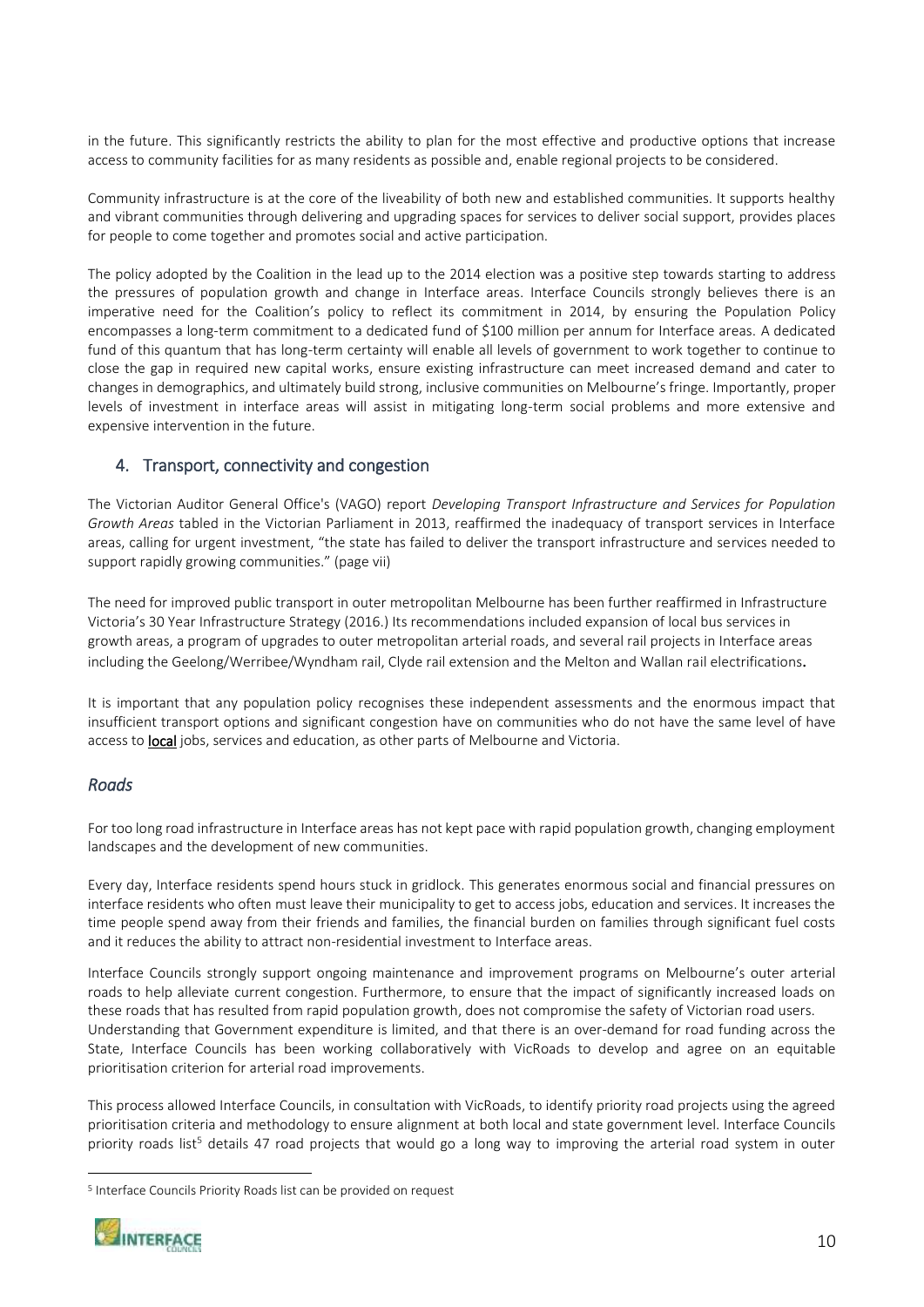metropolitan Melbourne. Notably, it has also been identified that a key barrier to timely improvements in interface areas has been a lack of adequate funding to conduct the appropriate planning and development activities (business cases) required to be considered for state government funding.

Another key issue relating to the pressure of population growth on the outer suburban road network is the delay in the declaration of the arterial roads. Despite reviews of the guidelines relating to the declaration of arterials there is still a significant lack of transparency and accountability for reviewing the function and operation of existing arterial roads in response to changes in land use, travel patterns, and increased traffic. This imposes a substantial financial burden on Interface Councils who are forced to carry the costs that should be covered by state government. The timely transfer of local roads to state responsibility once they reach a certain threshold is critical to ensuring they receive the appropriate maintenance and are safe for Victorian drivers.

#### *Public transport*

There is a pronounced under-provision of public transport services in Interface areas. Particularly stark, is the lack of bus services that not only provide direct access to jobs, education, services and other opportunities, but underpin connectivity with other public transport services such as rail.

The provision of bus services continue to be largely below what are considered minimum service levels<sup>6</sup> (MSL). Each Interface Council has identified large areas of residential land, including in established areas that are not served by bus routes. The facts are as follows:

- Interface Council residents have access to 1.5 public transport routes per 10,000 population; half the rate of Metropolitan Melbourne residents who have access to 3.0 public transport routes per 10,000 population.
- 100,000 residential Interface Council households do not have a bus route within 400 metres.
- 150,000 residential Interface Council households are not serviced by a bus route that operates at MSL.
- Over half the subdivisions completed in the past five years have no bus service.
- Based on current service levels, by 2026, 63% of residential Interface Council households will not have a bus route within 400 metres of their property

The Auditor General's report referenced earlier (Developing Transport Infrastructure and Services for Population Growth Areas), reaffirmed the inadequacy of transport services in Interface areas.

"Over many years, the state has failed to deliver the transport infrastructure and services needed to support rapidly growing communities. This is adversely impacting accessibility, and risks the future liveability of metropolitan Melbourne."

Moreover, the Australian Research Council (ARC) report by Currie and Deboss (2010) recognised that outer suburban families are forced into car ownership, placing low-income families into 'transport poverty' whereby the amount they spend on car ownership is more than they can reasonably afford. Interface residents are extremely car-reliant (83% private car use, compared to Inner Melbourne 46% private car use) and often have no discretion to use alternative modes of transport. This is a major contributor to isolation for young people who do not have their license or a car, as well as elderly residents who are no longer able to drive.

Given the extent of the issue and lack of action, Interface Councils completed an engagement project with local bus operators in 2015, with the support of PTV. This project identified short, medium and long-term priority bus service improvements that could be implemented to significantly improve connectivity to jobs, services, education and other opportunities. Many of the identified bus service improvements were enhancements that would come at little to no cost to state government and would significantly increase accessibility as well as patronage. The improvements identified and agreed on by councils and bus operators, were presented to PTV who confirmed the majority of them align with state priorities.

<sup>6</sup> MSL is service availability within 400 metres of residential areas with frequencies of one hour between 6.00 a.m. and 9.00 p.m. Monday to Friday, 8.00 a.m. and 9.00 p.m. on Saturdays and 9.00 a.m. and 9.00 p.m. on Sundays



<u>.</u>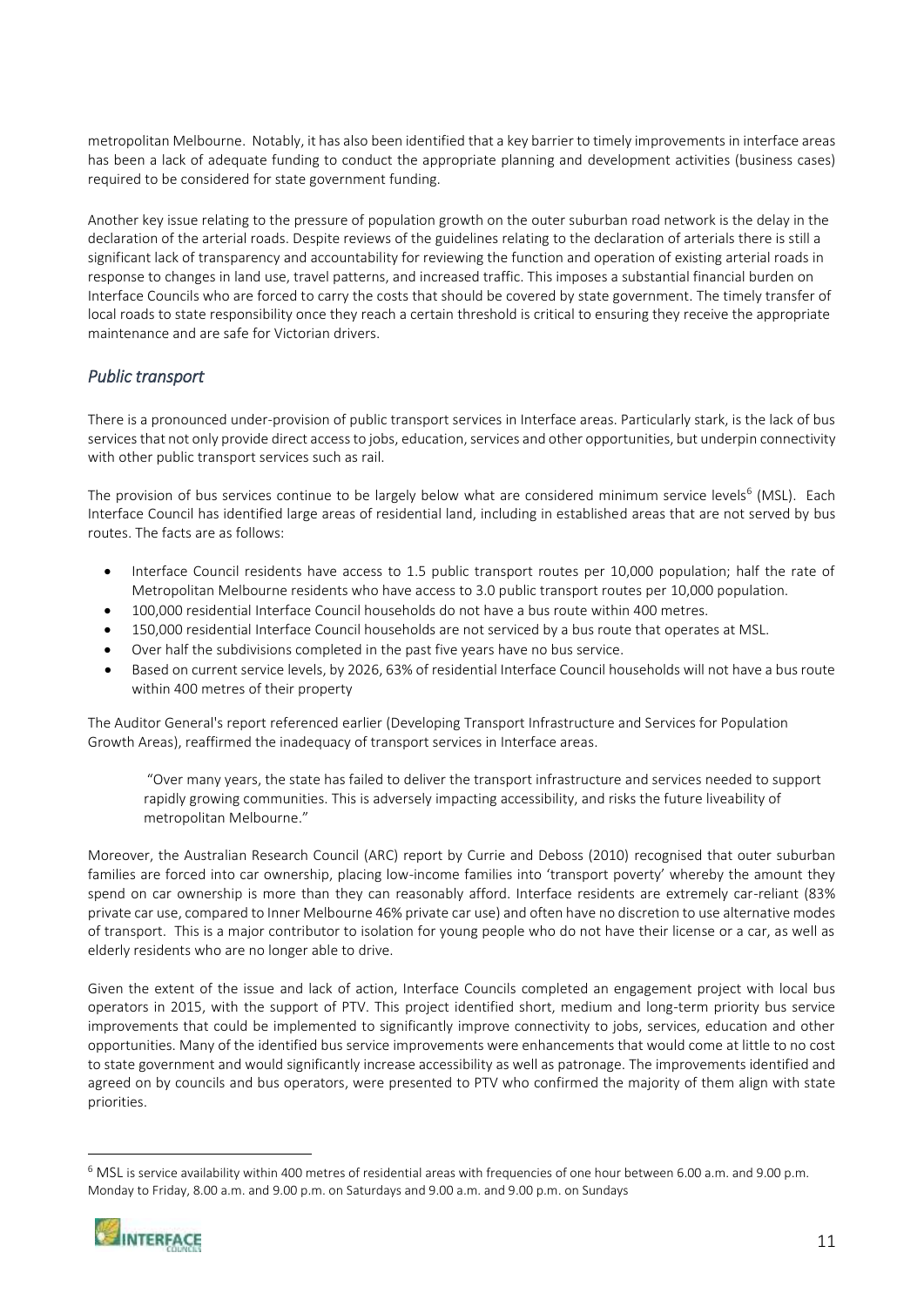However, it is apparent that implementation bus service improvements in the outer suburbs requires a significant increase in recurrent funding. This was also articulated by the VAGO's report which identified that \$197 million dollars in recurrent funding would be required to address the identified service gaps across metropolitan Melbourne. Following discussions with PTV, Interface Councils have estimated that to implement the proposed high priority improvements listed in the PTV Interface Engagement Program Report<sup>7</sup>, an increase of \$30 million in recurrent investment, annually.

Interface Councils strongly encourages the Coalition to give due focus to bus services in its population policy. Benefits of increased operation expense funding will include reduced road congestion, improved public transport use and frequency and less reliance on additional cars as the primary mode of transport that many residents cannot afford.

#### <span id="page-11-0"></span>5. Provision of services

A goal of all governments is to create thriving, healthy and productive communities and this is Interface Councils' highest priority. To ensure this goal can be reached, all levels of government as well as private and not for profit sectors must work together to ensure communities have access to health and human services no matter where they live.

In 2013-2014, the Human Services Directors from all Interface Councils led a project*, Creating Liveable Communities in the Interface*, which consolidated years of research into Melbourne's outer suburbs and profiled the needs of each municipality within the Interface. It identified that each municipality faced their own idiosyncratic social challenges, but shared a geographical separation from inner-Melbourne areas and a notable service and program divide resulting in systemic inequity of access to base level health and community services that support families. The project found:

*"The provision of the full range of support services and programs is essential to the health and wellbeing of Interface residents. Three parliamentary reports [into Melbourne's outer suburbs] examine a number of areas including education, community, health and medical, transport and information services. All of these services and programs are found to be lacking for a large number of Interface residents and disturbing social outcomes around family violence; physical and mental health; youth disengagement; socioeconomic disadvantage and social isolation are emerging and becoming entrenched."*

*The majority of Melbourne's medical and health services are located in established areas close to Melbourne's CBD. Although only 20% of the population live within 10 kilometres of the CBD, over 40% of health care providers are based in this area."*

Several years on, this service provision gap remains a significant concern for Interface Councils. The impact of the service provision gap is demonstrated by key indicators highlighted in the 2014 DHHS LGA Profiles (attachment 1), which include:

The mean LGA percentage measure of:

- GPs per 1,000 pop'n for Interface Councils was 0.97 which is 19.17% lower than that of metropolitan Melbourne (1.2).
- (ii) Allied health sites per 1,000 pop'n for Interface Councils was 0.55 which is 31.25% lower than that of metropolitan Melbourne (0.8)
- (iii) Dental services per 1,000 pop'n for Interface Councils was 0.19 which is 36.67% lower than that of metropolitan Melbourne (0.3)
- (iv) Persons with poor dental health for Interface Councils was 6% which is 22% higher than that of the metropolitan Melbourne (4.90%)
- (v) Infants fully breastfed at 3 months for Interface Councils was 46.40% which is almost 11 % lower than that of metropolitan Melbourne.
- (vi) Child FIRST assessments per 1,000 pop'n for Interface Councils was 8.45 which is 28% higher than that of metropolitan Melbourne (6.60)

Key challenges relating to service provision in Interface areas, include the ability to attract services to the outer suburbs as well as outreach programs that become ineffective when service providers are able to meet their targets for funding by delivering services in areas that are classified as the target region but are actually a significant distance from Interface

<sup>7</sup> The *PTV Interface Engagement Program Report* is available on request

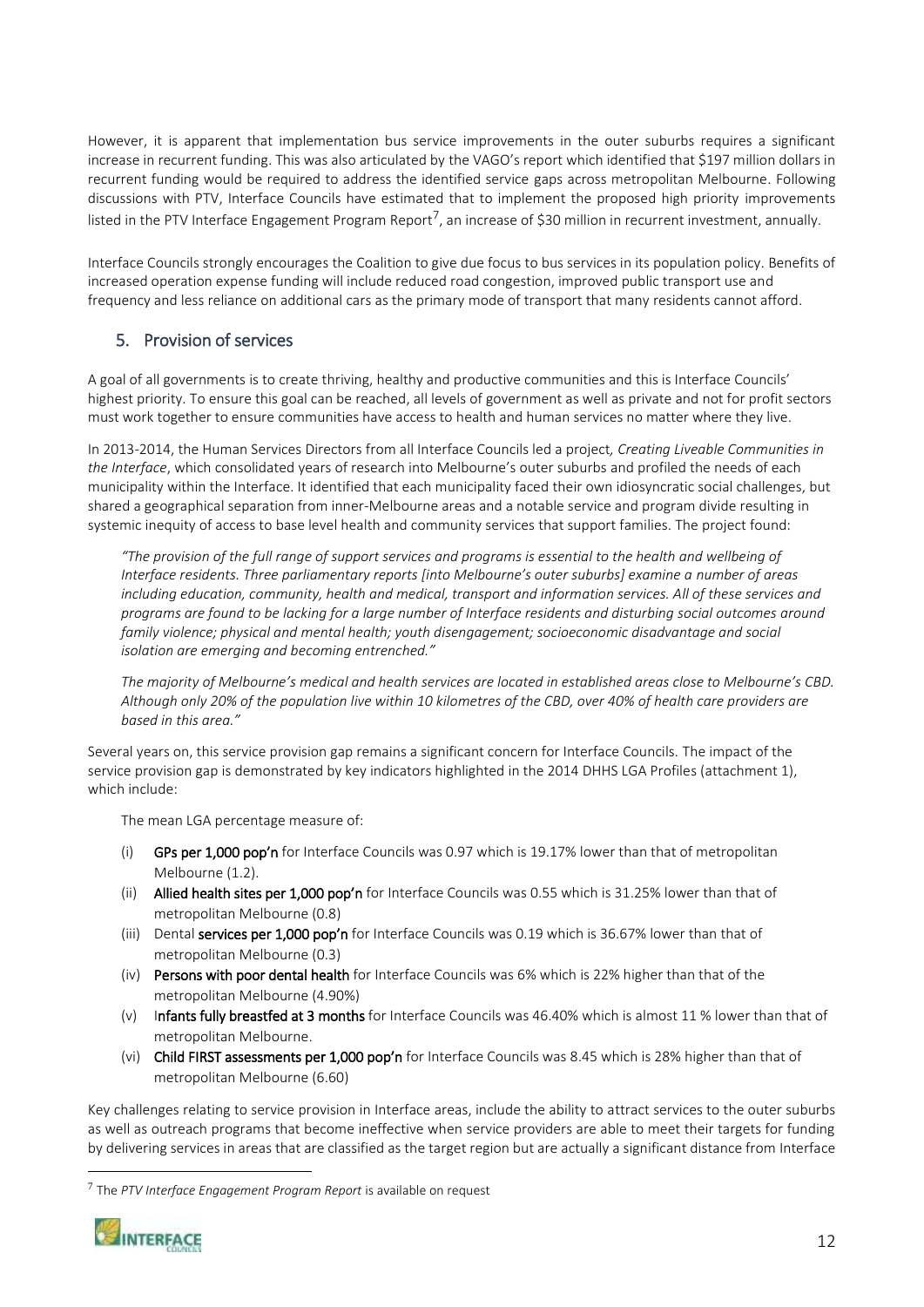areas. For example, meeting targets for the south-east region by delivering services in Dandenong. While it must be acknowledged that outreach programs can be very effective, it is imperative there are appropriate measurement mechanisms in place to assess the effectiveness in reaching local communities as well as the sustainability of the model.

As a result of the continuing service gaps, Interface Councils has recently commissioned *Supporting Interface Families,* a major piece of research to determine service gaps in interface areas based on a foundation service model<sup>8</sup>. Stage 1 of the research established an agreed foundation service model which identified minimum and essential service needs across three distinct life stages of families living in interface are: early years (birth to eight years), middle years (nine to 12 years), and young people (13 – 18 and 19 – 25 years). Furthermore, the *Supporting Interface Families* research report prepared by Mach Consulting (formerly 42 Squared Consulting), details the following key findings and recommendations:

- there is continuing evidence of higher demand for services and service and infrastructure gaps across the Interface Council area that must be addressed by all levels of Government;
- there is an imperative for new flexible and tailored funding and service commissioning models that respond to local needs;
- seamless integrated planning and 'follow through' is required to ensure appropriate implementation of infrastructure, services and community strengthening programs; and
- 'whole of government' commitment is required to finally resolve the integration and resourcing issues that have been identified for many years but not successfully addressed.

Interface Councils is fully supportive of these recommendations and believes they are imperative to any governments approach to bridging the service provision gap.

Stage 2 of *Supporting Interface Families* is currently underway, and is expected to be completed by April 2017. The output of this will be a service provision gap analysis of interface areas. It is important to note that the fragmented nature of the service system has created a significant data gap for the project in terms of access to consolidated funding and service information and thus creates a significant barrier to determining appropriate solutions. As such, Interface Councils strongly encourages the Coalition to address the need for a consistent policy regarding data access across all levels of government and between departments and agencies, to inform robust analysis, planning and decision-making.

There is a severely acute need to rethink and improve the way we deliver services to all communities, and in particular, those that do not currently have access to adequate support services. Failing to address this need will only intensify the poor health and wellbeing outcomes that currently exist in Melbourne's outer suburbs. This is not an acceptable result nor financially responsible when considering the the long-term impacts of social welfare issues.

#### <span id="page-12-0"></span>6. Education

Already, young people in Interface areas are less educated and less engaged in education compared to students in other parts of Melbourne. This is due to poor access to education opportunities, significant overcrowding of schools and poor infrastructure to support appropriate learning environments. Basically, the environment is not engaging nor is it conducive to quality education. Facts include:

- Interface residents having significantly lower educational qualifications compared to non-Interface residents
- Just 14 per cent of Interface residents aged 15 years and over holding a degree or higher qualification compared to 28 percent for non-Interface residents
- Almost 50 per cent of those 15 years and over living in Interface areas having no post-school qualifications, compared to 40 percent for non-Interface residents
- 16 percent of 17 year olds living in the Interface not attending school compared to only 9 percent of 17 year olds in the rest of metropolitan Melbourne
- Only 25 kindergartens and preschools per 10,000 people aged up to four years old in Interface areas, compared to 36 kindergartens and pre-schools per 10,000 people of the same age in other Melbourne metro areas
- Twice as many Interface children who are starting Prep likely to be at risk on two or more Australian Early Development Index indicators than non-Interface children

<sup>8</sup> The full *Supporting Interface Families* report is available on request.

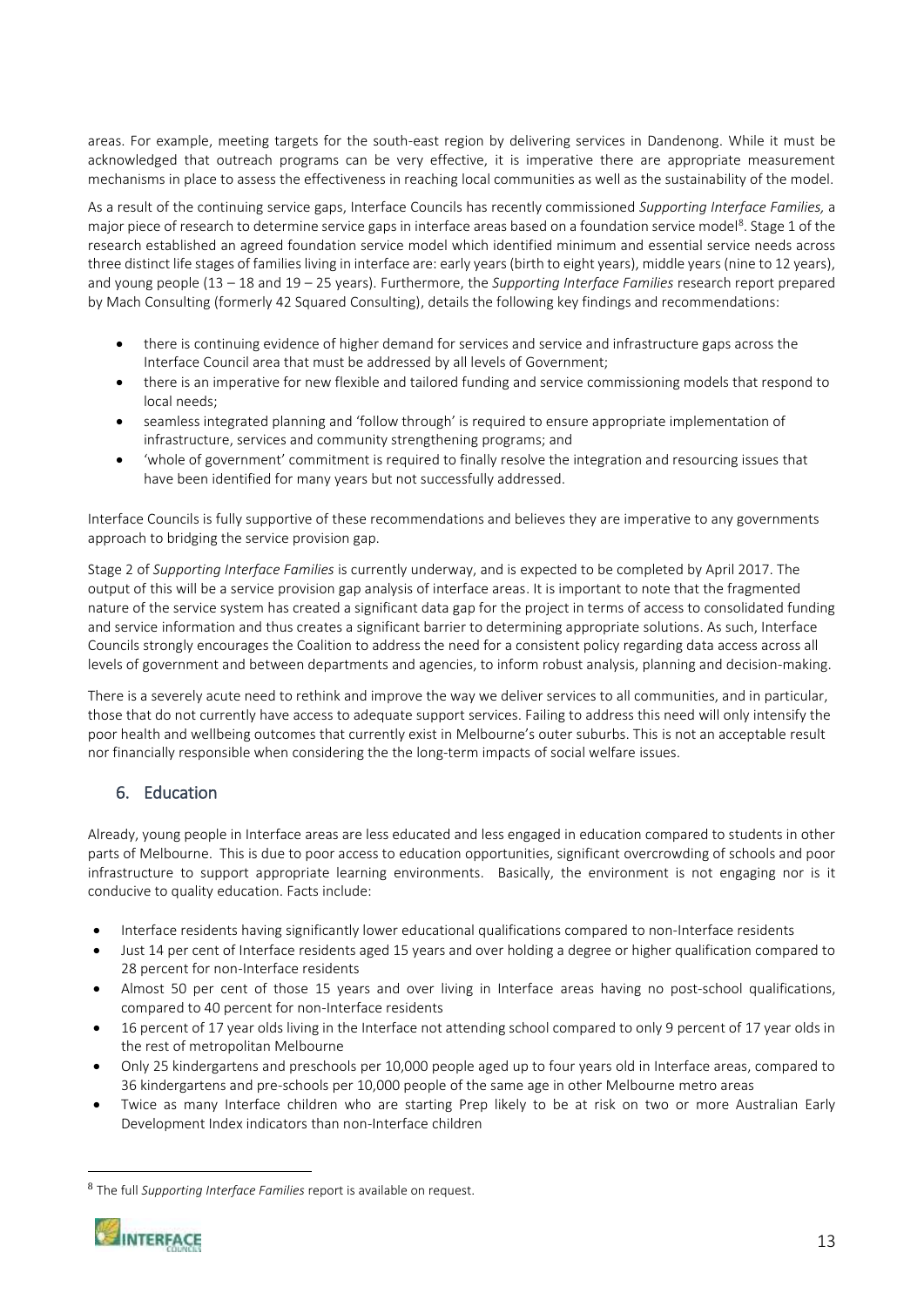For more than five years Interface Councils has worked closely with the Department of Education to identify and align priorities for land acquisition, new schools and upgrades. Despite these efforts, the reality is that acquiring land and building schools has not kept pace with demand, resulting in significant overcrowding in schools and limitations on choice for Interface areas. Many schools in Interface communities have a greater number of portable classrooms than fixed buildings, are using specialist infrastructure such as science labs for general learning, and when new schools are built they do not have the required links for adequate transport access.

Interface Councils is committed to ensuring that all children have equal access to quality education in Interface areas. However, to do so requires long-term planning and funding certainty. Currently, the short-term planning cycles and lack of long-term funding certainty, often restricts the ability of the Department and Interface Councils to plan and collaborate effectively to provide a more sustainable and economical solutions to demand. In many cases, Interface Councils have been prepared for the implementation of a collocated or integrated facility however, due to a lack of guaranteed funding for state infrastructure, councils have been forced to proceed with building the urgently required community infrastructure to provide access to residents. Consequently, opportunities to build more productive solutions with the Department, are missed.

Any population policy must address the need to not only build and upgrade schools to meet increased demand, but ensure there is a strategic approach to the acquisition of land to ensure the productive solutions to infrastructure challenges in Interfaces can be maximised and schools and crucial transport links can be delivered in a timely manner. The ability of governments to ensure quality education for all Victorians, is fundamental to maintaining the State's reputation as a 'magnificent place to live'.

#### <span id="page-13-0"></span>7. Jobs and economic development

As identified in the Interface Councils 2016 Budget Scorecard, the unemployment rate in Interface Council areas was 6.9% as of December 2015. This is significantly higher than rates for both non-Interface Metropolitan Council areas (5.8%) and Regional Council areas (5.8%). As of December 2015, 36% of all unemployed persons in Metropolitan Melbourne (approximately 55,000 persons) were labour force participants from Interface Council areas, which is higher than the 33% labour force contribution these areas make to Metropolitan Melbourne's overall labour force.

The Budget Scorecard also identifies that ABS Place of Work data (2011) shows local job provision (self-sufficiency) in Interface Council areas is significantly low, with only 0.51 jobs per workforce participant which is down from the 0.55 jobs per workforce participant in 2006. To put this in context, this contrasts the self-sufficiency rates of non-Interface metropolitan council areas who provide approximately 1 job per workforce participant and regional council areas that have seen an increase in self-sufficiency rates from 0.83 in 2006 to 1.07 in 2011.<sup>9</sup>

The degree to which residents living in Melbourne's outer suburbs have access to local jobs is closely linked to the ability for all levels of government to attract investment to the area, particularly given the rapid decline of manufacturing industries such as automotive manufacturers, who traditionally provided a great deal of jobs for interface residents.

While residential investment is high in outer metropolitan areas, there is a significant lack of non-residential commercial investment. Many of the Interface Councils have noted that a key detraction from the value proposition for nonresidential commercial investment is concerns about the impact of congestion and adequate infrastructure to support productive businesses.

Economic output data for 2014/15, as measured in Gross State Product (GSP), highlights the lack of economic infrastructure, capital investment, established industry sectors, supply chains and employment in Interface Council areas. Interface Council areas contributed just \$49 billion (or 14%) to Victoria's GSP of (\$345 billion) for the 2014/15 financial year, despite representing 25 per cent of the State's workforce. This demonstrates that many of the Interface's workforce participants contribute to the Victorian economy outside of Interface areas.

Economic development in Melbourne's outer suburbs is crucial to increasing the number of local jobs residents have access to. The figures outlined above the need for a dedicated jobs and economic development strategy for

<sup>9</sup> Note this ABS data is only updated after each Census

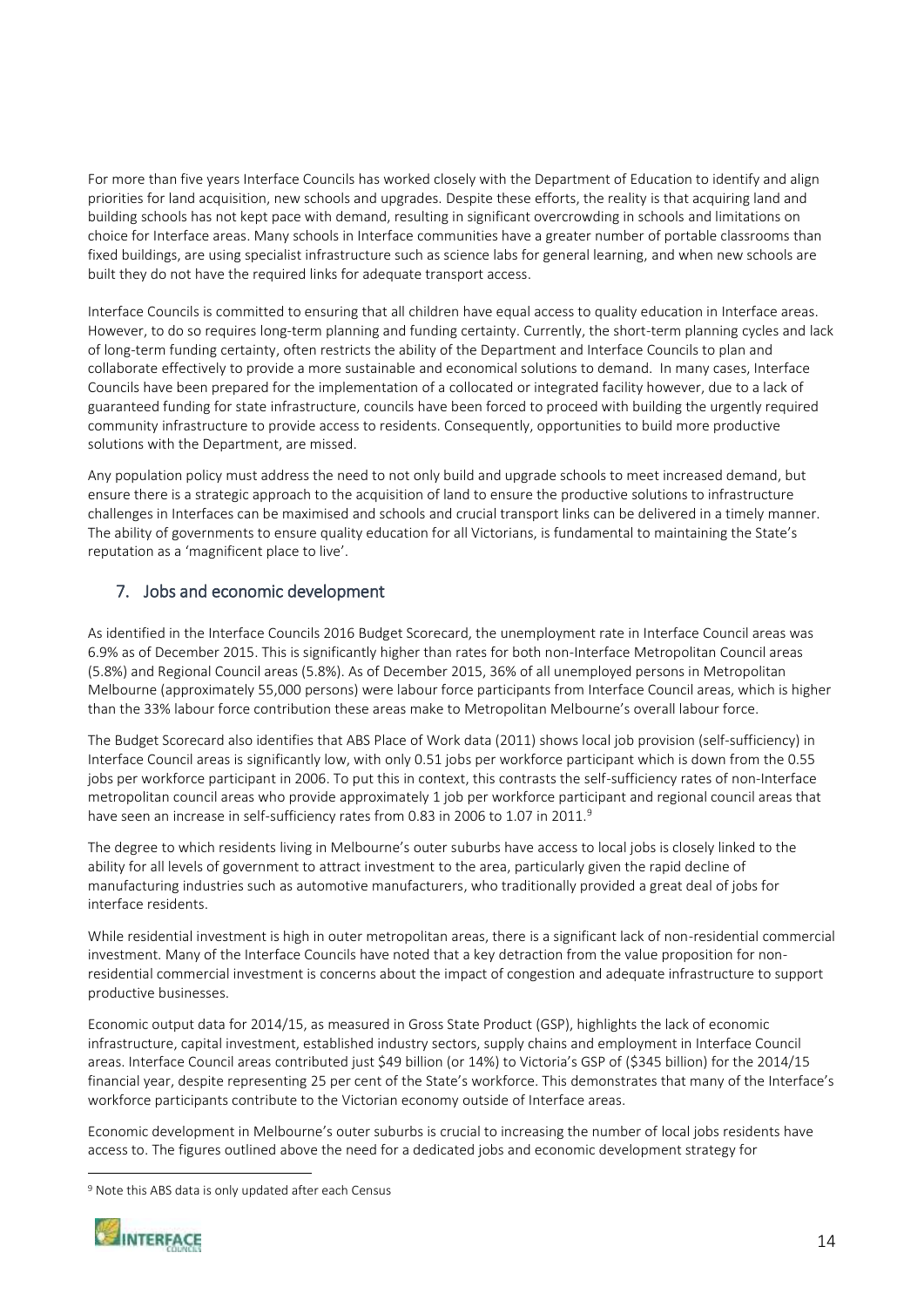Melbourne's outer suburbs, to support the increasing number of people establishing themselves in these areas. Increasing access to local jobs underpins many of the other pressures faced by Interface areas, including the decreasing time spent travelling to and from work, reducing unemployment and improving the social and economic wellbeing of residents in Interface areas.

#### <span id="page-14-0"></span>8. Green Wedges

Melbourne's Green Wedges contain some of the most iconic destinations, businesses and landscapes which contribute significantly to Melbourne's famed liveability. Green wedges are productive landscapes, providing recreational opportunities for Melbourne's residents, economic and lifestyle benefits to its inhabitants, host significant agricultural production on fertile soils, and are the repository of landscape and biodiversity values of State and national significance.

As stewards of 90 per cent of Melbourne's green wedges, there is a significant responsibility afforded to Interface Councils to protect, maintain and develop the enormous, latent value that they provide to the State. The complexities and pressures of maintaining and developing Green Wedges are immense and need be managed sensitively. Land management and planning for green wedge areas must strive to balance environmental, economic and social sustainability.

Interface Councils is significantly concerned about a number of issues that will affect the value of these crucial assets including resourcing and governance arrangements for implementing Green Wedge Management Plans, the loss of productive agricultural land, the protection of biodiversity and green wedge amenity and the support of appropriate tourism activities in the green wedges. Key challenges that face these important assets include:

- Protecting productive agriculture to ensure food supply remains in close proximity to Melbourne;
- Preserving areas of significant biodiversity from urban encroachment;
- Maintaining world class rural landscapes that attract domestic and international tourism;
- Protecting water catchment areas from poor land management practices affecting Melbourne's drinking water supply;
- Preserving land for vital infrastructure and industry that must locate away from the urban areas;
- Ensuring planning policy provides certainty to prevent land speculation from driving traditional rural uses out of these areas;
- Making sure planning policy supports rural activities; and
- Supporting responsible tourism and recreation activities within the green wedges.

Interface Councils have developed a list of priority green wedge projects that will assist in addressing some of these issues.<sup>10</sup> These are projects that will also generate substantial benefits for Melbourne and the state, including;

- Better management and protection of the values of the non-urban Green Wedge areas, supporting the ongoing provision of environmental services, recreational opportunities and a diversity of economic activity across the Metropolitan region.
- Greater levels of sustainability, health and liveability in the metropolitan growth areas.

For too long, governments have failed to recognise the enormous latent value that green wedges offer. As such, Interface Councils has commissioned a piece of research to quantify the social, economic and environmental value of these assets. Preliminary findings indicate that green wedges in Interface areas have a total value of \$7.6 billion. This is comprised of \$4.2 billion in economic value, more than \$700 million in social value and \$2.7 million in environmental value. Further to the quantification of value, a key output of this research once complete (early April 2017) will be a list of priority projects for green wedges across Interface areas.

Interface Councils believes there is an enormous opportunity to capitalise on all three pillars of value (environmental, economic and social). However, long-term support from state governments is required to support the implementation of the Green Wedge Management Plans, maximise sustainable economic development opportunities to support both local and state economies, and to provide the social benefits that activities within green wedges can achieve.

<sup>&</sup>lt;sup>10</sup> Interface Councils green wedge priority projects list can be provided on request



<u>.</u>